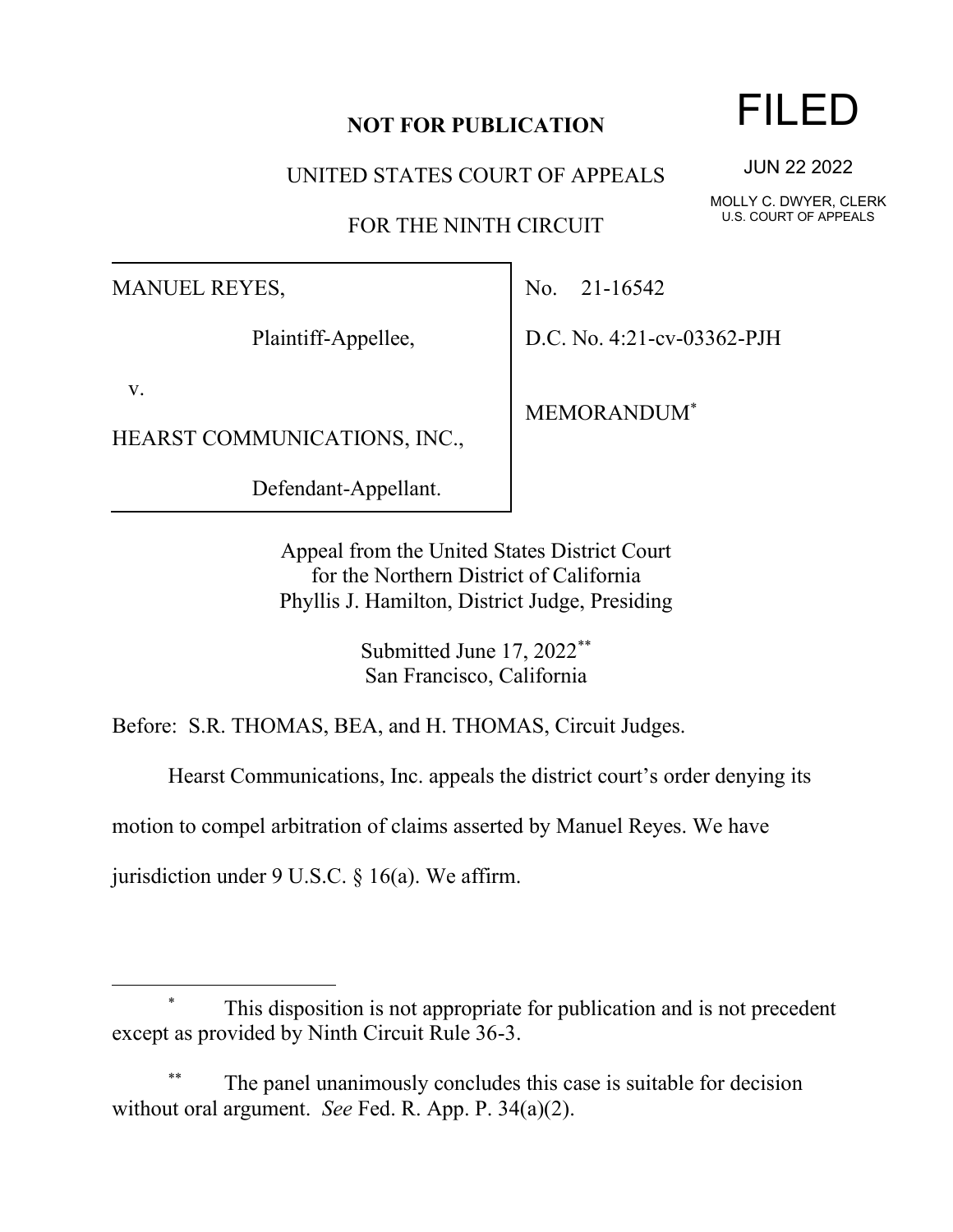1. The district court did not err in finding that Reyes is a transportation worker engaged interstate commerce, and that the Federal Arbitration Act therefore does not apply to his claims. *See* 9 U.S.C. § 1; *Rittmann v. Amazon.com, Inc.*, 971 F.3d 904, 909 (9th Cir. 2020). Reyes stated in his declaration that the advertisements he delivered were "shipped in boxes from other states." The district court could reasonably infer that Reyes would know from observation or experience where the boxes originated. The fact that the newspapers and magazines arrived by large trucks and on wooden shipping pallets was additional circumstantial evidence that they, too, arrived from out of state. And the district court reasonably concluded that Hearst's arguments to the contrary were undermined by its failure to produce any evidence that its publications originated within California.

2. The district court correctly concluded that Hearst's arbitration agreement with Reyes, including the provision delegating the adjudication of threshold issues to the arbitrator (the "delegation clause"), could not be enforced under the California Arbitration Act because it is unconscionable under California law.

a. Reyes sufficiently raised a specific unconscionability challenge to the delegation clause. *See Tiri v. Lucky Chances, Inc.*, 226 Cal. App. 4th 231, 240–41 (2014). Reyes argued at the hearing on the motion to compel arbitration that the

2 a set of  $\sim$  2 a set of  $\sim$  2 a set of  $\sim$  2 a set of  $\sim$  3 a set of  $\sim$  3 a set of  $\sim$  3 a set of  $\sim$  3 a set of  $\sim$  3 a set of  $\sim$  3 a set of  $\sim$  3 a set of  $\sim$  3 a set of  $\sim$  3 a set of  $\sim$  3 a set of  $\sim$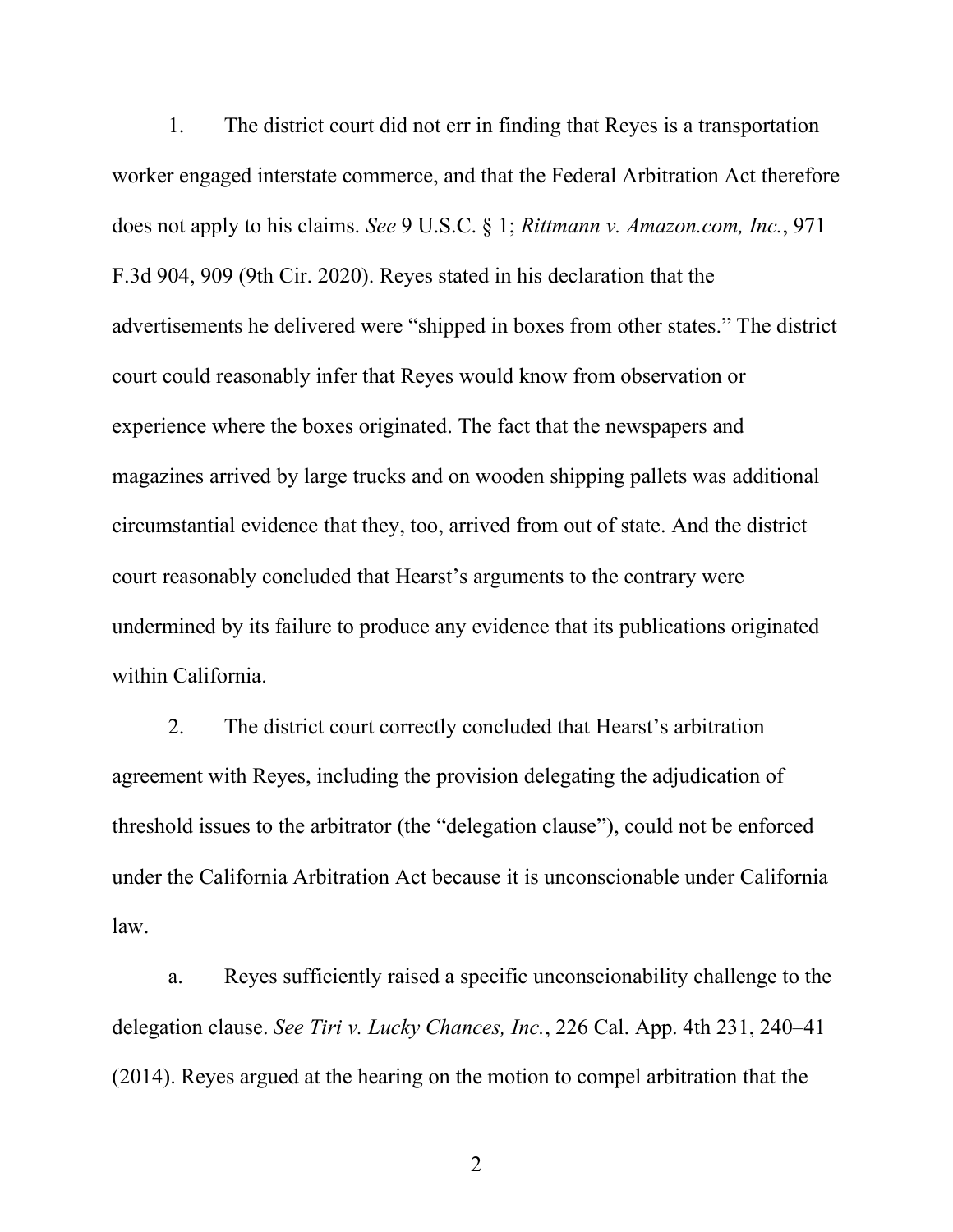delegation clause was not enforceable. He submitted an additional filing after the hearing in which he expressly asserted that the delegation clause was procedurally and substantively unconscionable. The district court understood Reyes to be making a specific challenge to the delegation clause, and it assessed the unconscionability of the clause separately from the arbitration agreement as a whole, as California law requires. *See id.; cf. Yamada v. Nobel Biocare Holding AG*, 825 F.3d 536, 543 (9th Cir. 2016).

b. Under California law, when an employer requires an employee to arbitrate unwaivable statutory claims, the arbitration agreement must adhere to certain requirements, including that the agreement cannot "require [the] employee[] to pay either unreasonable costs or any arbitrators' fees or expenses as a condition of access to the arbitration forum." *Armendariz v. Found. Health Psychcare Servs., Inc.*, 24 Cal. 4th 83, 102 (2000); *see Lim v. TForce Logistics, LLC*, 8 F.4th 992, 1002–04 (9th Cir. 2021). The district court correctly held that Hearst's arbitration agreement with Reyes violated this rule because it contained a provision requiring Reyes to pay an equal share of all arbitration fees.

Contrary to Hearst's arguments, Reyes was not required to introduce evidence of the amount of fees he would be required to pay to arbitrate threshold unconscionability issues. The agreement, on its face, requires that he pay an equal share of all fees incurred. That is a violation of California law, regardless of

3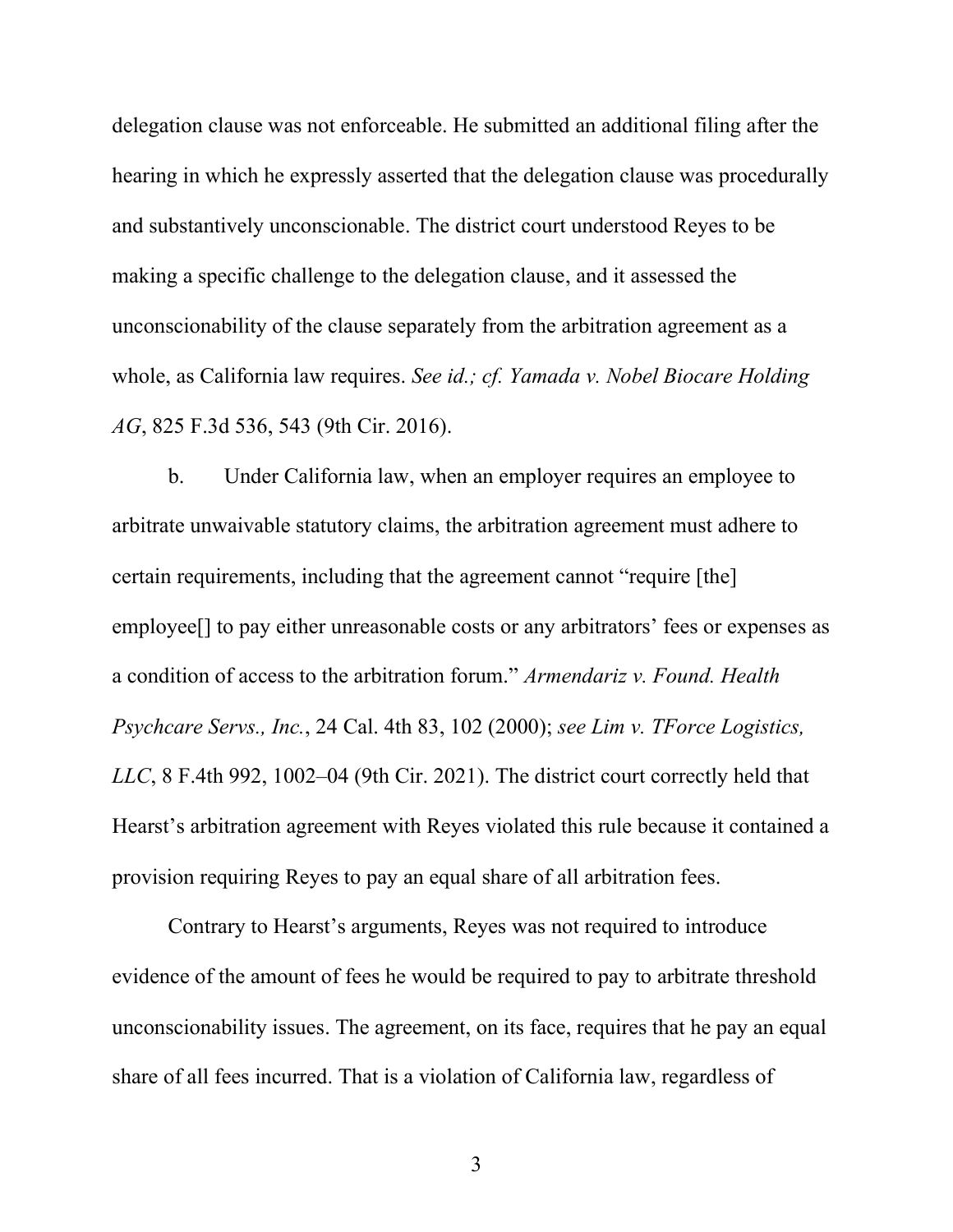whether Reyes could afford arbitration. *See Armendariz*, 24 Cal. 4th at 102; *Lim*, 8 F.4th at 1004 ("[I]mposing arbitration expenses on an employee that he would not otherwise bear in federal court is unconscionable regardless of his ability to pay.").

The rule from *Armendariz* applies to the unwaivable statutory claims Reyes asserts in this action, including claims under California Labor Code § 1194. *See Gentry v. Superior Court*, 42 Cal. 4th 443, 456–57 (2007), *abrogated on other grounds by AT&T Mobility LLC v. Concepcion*, 563 U.S. 333 (2011); *Lim*, 8 F.4th at 996, 1002–04 (applying *Armendariz* to claims similar to those asserted by Reyes). Hearst's contention that equally apportioning arbitration fees comports with the default rule of California Code of Civil Procedure § 1284.2 is squarely foreclosed by *Armendariz*. 24 Cal. 4th at 112–13.

Finally, Hearst's argument that Reyes could challenge his obligation to pay arbitration fees before the arbitrator finds no support in the language of the agreement. The agreement authorizes the arbitrator to resolve disputes related to the apportionment of fees, but it does not empower the arbitrator to depart from the contracted rule of equal apportionment. Even if the agreement did grant the arbitrator discretion to excuse Reyes from paying fees, it would still impose an impermissible risk that the arbitrator would not exercise that discretion, leaving Reyes with fees he would not otherwise bear in federal court. *See Armendariz*, 24 Cal. 4th at 110; *Lim*, 8 F.4th at 1004.

4